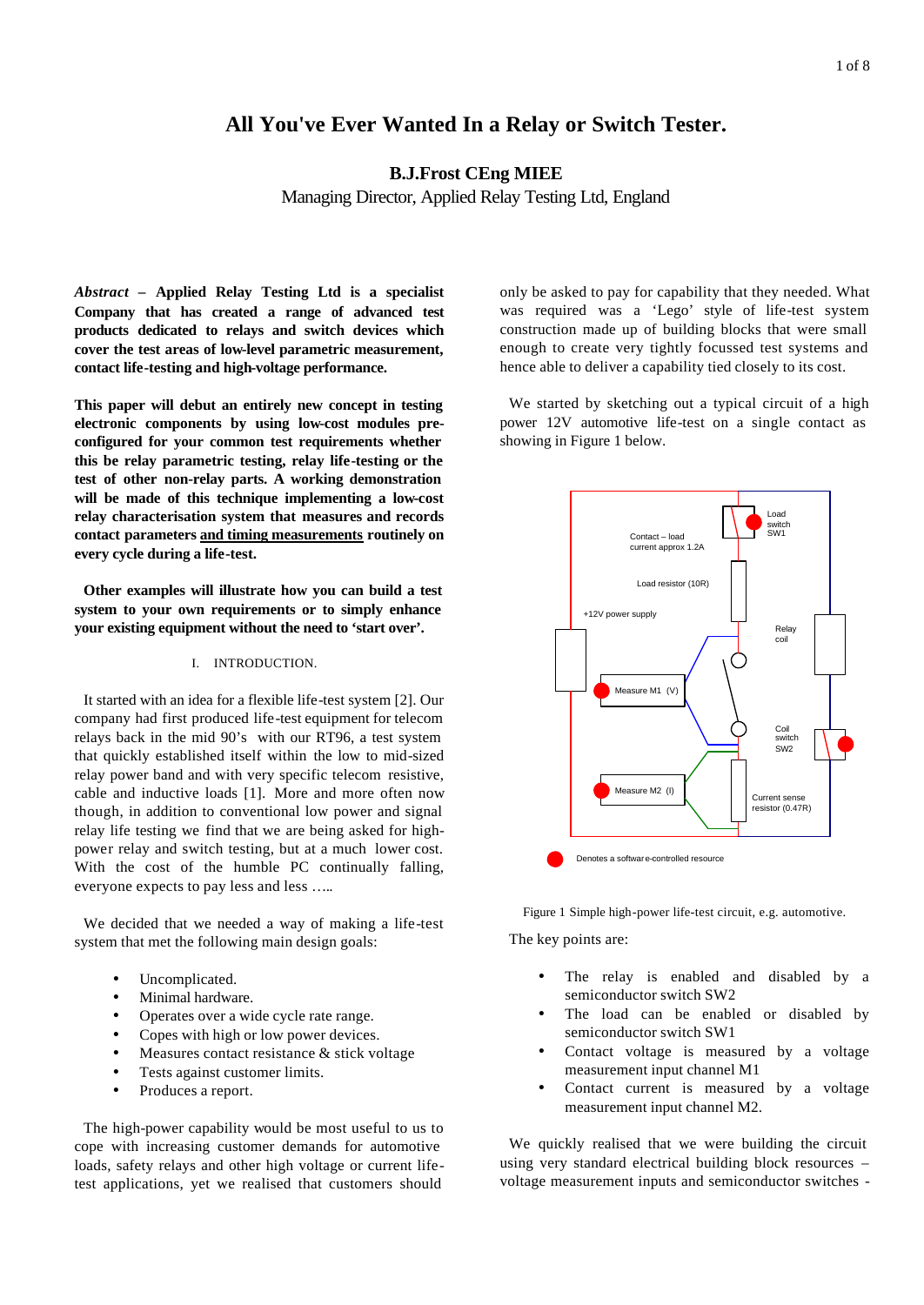and that given enough of both, we could make pretty much any measurement on any relay, even parametric measurements such as operate and release voltage or timing measurements.

Our fingers were itching so we built a 'concept vehicle' – the Reflex51 (mark 1) shown in Figure 2 below.





Figure 2 - The Reflex 51 Mark 1 'concept' vehicle

The idea behind this physical construction was that we would create a low-cost base platform that could contain various standard hardware modules – the measurement channels and switches – from which a customer could create his own test system, probably using his own existing relay device environment and loads. The construction was influenced by a desire to 19" rack mount a number of these Reflex 51 sub-systems, probably dedicating a single Reflex 51 sub-system to each device under test. As a result, loads of up to 1kW could be physically located alongside the device within the sub-system, making larger life-test systems easily scaleable [3].

To go with this simple hardware concept we produced a completely fresh way of creating relay life tests within a test programming environment that brings together the latest 'event-driven' programming concepts from visual language programming and from working with programmable logic controllers. The principle is shown in Figure 3 below:



Figure 3 Test programming environment

The test program operates much like the pianola player piano with the punched music rolls. Every cycle of the lifetest takes the system through one or more 'time slots' within the cycle. Each time slot has 'start' and 'end' event groups which cause the actual hardware actions such as to energise the relay coil or apply the load. This software 'disconnection' of the hardware action from the time at which the action occurs greatly simplifies the design of the test cycle program. Since these events can be hardware commands, measurements or expressions, simply programming the actions listed in the table below causes the relay to cycle and performs the life-test.

| At time            | <b>Action to perform</b>  |  |
|--------------------|---------------------------|--|
| 0 <sub>ms</sub>    | CoilOn                    |  |
| $20 \,\mathrm{ms}$ | VcontactStart             |  |
| $30 \,\mathrm{ms}$ | VcontactStop              |  |
|                    | $CR:=V\text{contact}/1.2$ |  |
| 50 ms              | CoilOff                   |  |

We showed this concept vehicle with its hardware and software to a number of potential customers and it was clear that this system could form the basis of an entirely new concept of testing, particularly since it could be used together with existing test loads and was highly costeffective.

#### II. THE REFLEX 51

Responding to customer comments we commenced development of: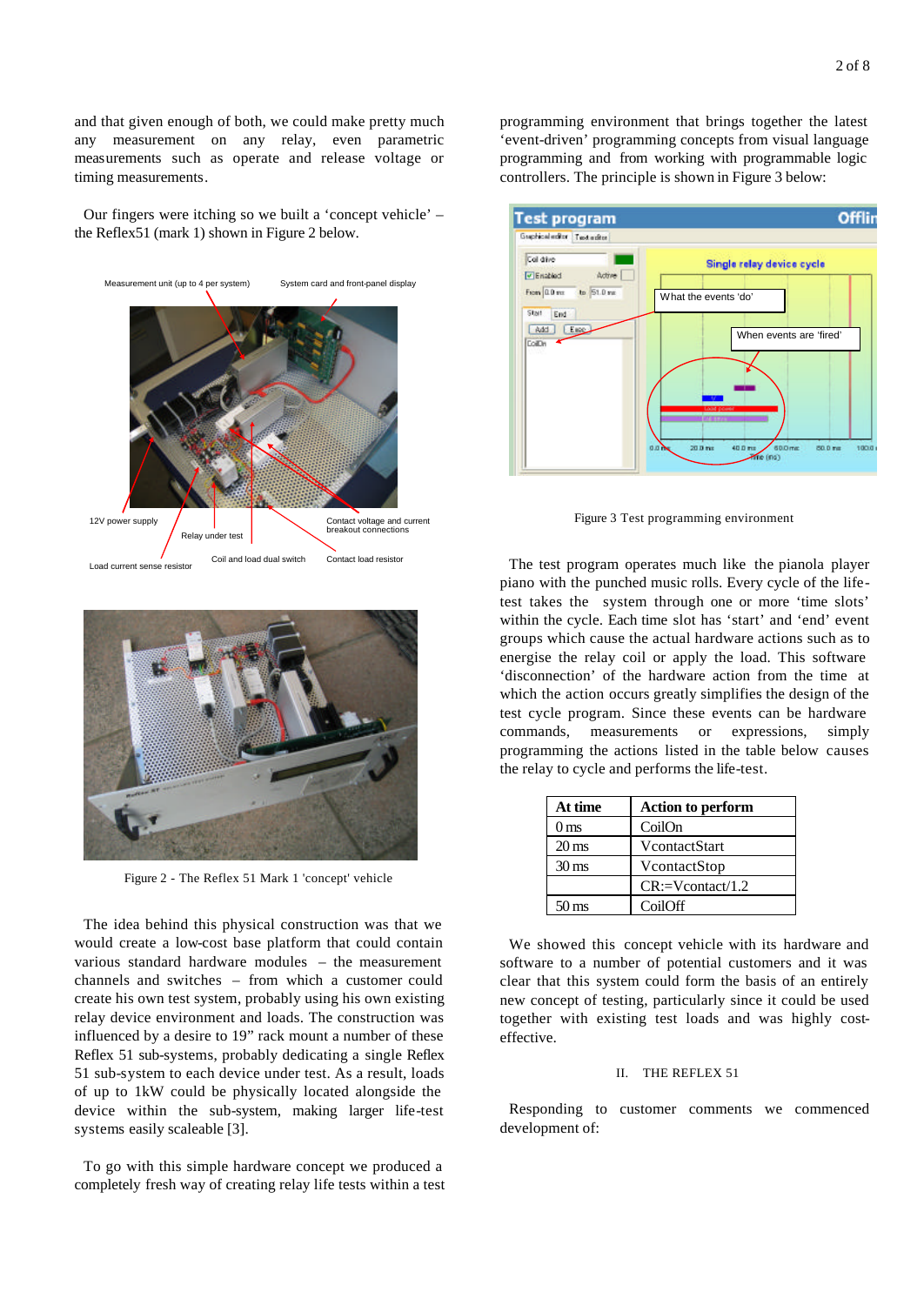- A general-purpose control system that would form the core of any implementation of this test system.
- A number of switch modules capable of a range of DC and AC switching.
- Measurement signal conditioning modules designed to interface between the device environment and the control system.
- Mechanical housing that would suit both rackbased and stand-alone implementations.

The control system was designed into a small card frame which in turn was designed to be mounted either on to a rack platform (as in Fig 4) or housed in a portable instrument case (as in Fig 5).



Figure 4 Rack implementation



Figure 5 The portable instrument

Providing this flexibility at the core of the system has allowed us to make REFLEX 51 acceptable for a very wide range of applications:

- Laboratory style experimental rig which can be easily re-configured for lab style life testing e.g. switch contact material testing.
- Large multi-chassis rack based systems with individual on-chassis loads e.g. automotive power relays.
- Large multi-chassis rack based systems with external loads. e.g. updating existing Life Testers using existing loads to 'bolt on' a new and improved measurement and reporting core.

RJ45 network cable connections are provided to plug easily and clearly between the control system and the device environment modules (Figure 6).



Figure 6 Easy connections from control system to the device environment.

It was considered vital to allow a user to quickly configure his own device environment by making connections between the Reflex51 control system and a variety of user custom wiring. This connection is made by means of local interface modules that isolate the control system inputs and outputs from the actual device voltages and currents (much as with a programmable logic controller). These interface modules are of two types - semiconductor switches to control the relay coil (and possibly the load) and signal conditioning modules that connect to measure points in the environment such as contact voltage drop or load current. These two types of module share a common mechanical design as shown in Fig 7 below.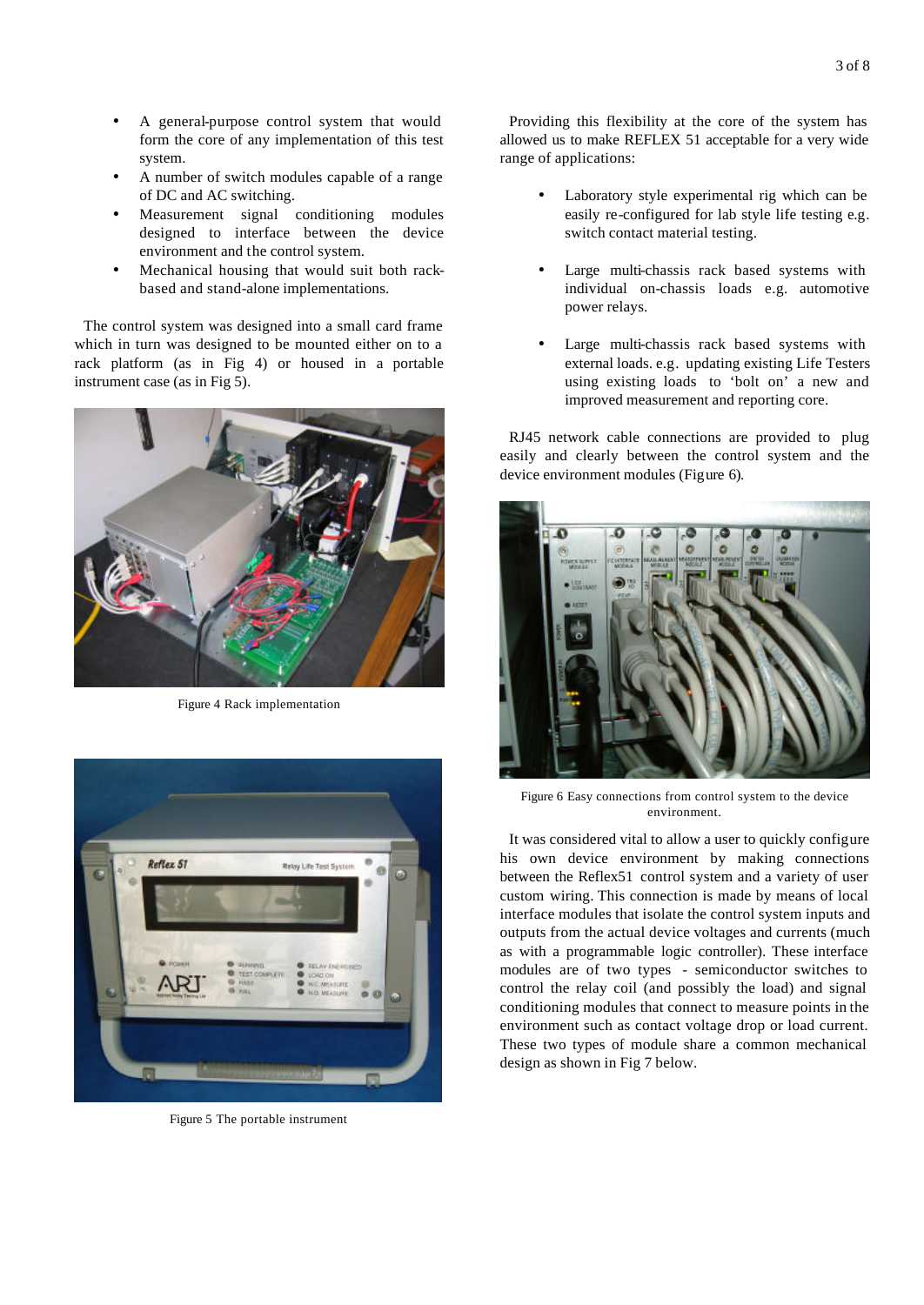

Figure 7 Measurement input signal conditioning module

A module case measuring about 10x10x4 cm is fitted with threads to permit mounting both on a DIN standard rail bar and almost anywhere within the Reflex 51 rack platform in 'Lego' fashion. This allows fan-blown relay device contact load environments to be created locally within the rack platform up to around 1kW total dissipation. The design of the rack platform front panel also allows for these modules to be mounted to provide total front-panel device environment access as shown in Fig 8 (You can also see the rear of these modules in Figure 4).



Figure 8 Environment modules mounted in the front panel.

The electrical flexibility with which different relay device contact load environments can be addressed is determined by the range of switch and signal conditioning modules that are available. A typical switch module is shown in Fig 9.



Figure 9 A typical semiconductor switch module

Many modules are quad switches, each module case housing four independent semiconductor switches. These are DC designs with switch ratings up to 30 amps or 400 volts per channel. Channels can be paralleled to achieve up to 120 amps. All switch designs are fully isolated allowing the output to float anywhere within the device environment so the switches can be mixed low or high side connected. For higher powers or other special situations, we have a switch 'exciter' module which is designed to drive solidstate relays for high-power AC operation or MOSFET power modules. An example of this is shown in Fig 10.



Figure 10 The switch exciter module driving a solid-state relay.

For measured inputs, all device environment signals pass through a signal conditioning module. These look identical to the switch modules but are fitted with isolated BNC connections as shown in Figure 7. All inputs are fully differential with a common-mode range of up to  $+/- 400V$ depending on module type. In-built module signal processing ranges from simple resistive series protection through passive division, RC filtering and active programmable gain options up to x1000. The benefit of applying the appropriate signal conditioning module to the device environment is that cable runs back to the measurement controller have little effect on actual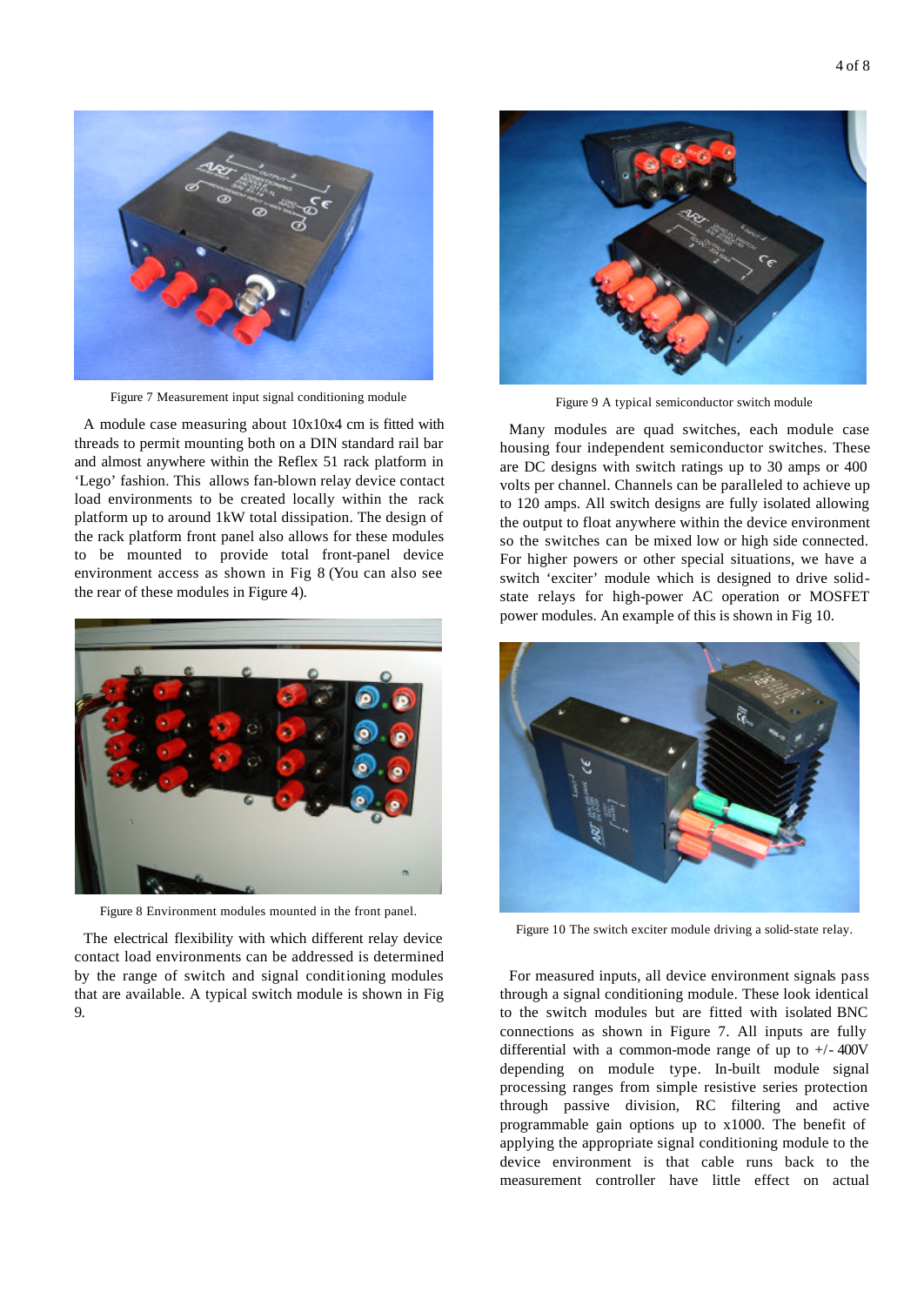measurement performance since we are emulating the situation that exists with an active oscilloscope probe – a boon when constructing physically large test systems with high cable currents.

#### III. BRINGING THE HARDWARE TO LIFE

Good hardware is little use without a flexible and intuitive software environment to program and control it. To achieve a multi-tasking program that would apparently be turning switches on and off and making measurements simultaneously we brought software concepts from the language of PLC programming and from the latest generation of graphical design languages such as Visual Basic and Delphi. At the core of the programming model is the concept of the device cycle shown below in Figure 11.



Figure 11 The Device cycle editor

 On every cycle of a life-test, the Reflex 51 makes one complete pass of this device cycle. The user has already programmed the duration of the cycle (by programming the cycle rate). Within this cycle the user can program one or more time slots shown by the horizontal bars. Each of these bars is a placeholder for two event groups, one at the start of the bar and the other at the end. As an example, the event 'CoilOn' might be programmed to occur at the start of a timeslot and the event 'CoilOff' at the end. When the lifetest runs, the action is to activate the CoilOn event at the time specified by the start of the bar and to activate the CoilOff event at the end of the bar. Dragging the bar through the cycle to reposition its timing moves the coil drive action accordingly without any numeric programming or changes to the event actions. By building up a cycle test program in this way the actions within the cycle and their relative proximity can be easily seen or modified.

You are probably wondering how you know what 'CoilOn' actually does in hardware terms. Figure 12 shows the command manager which provides access to the many

hardware and software events that the Reflex 51 can execute.

| Viow                                 | <b>Test hardware</b><br><b>Execute commands</b>                                |                                                                                                                                                                                               | Offline N                              |                                                          |
|--------------------------------------|--------------------------------------------------------------------------------|-----------------------------------------------------------------------------------------------------------------------------------------------------------------------------------------------|----------------------------------------|----------------------------------------------------------|
| Operator<br>W.                       | <b>Company's</b><br>Carmelo<br>Mostin                                          | Macro - 'CoilOn'                                                                                                                                                                              |                                        | <b><i><u>blokpad</u></i></b><br><b>Users</b><br>Daillin, |
| Result<br><b>CURRENT</b>             | <b>Noon</b><br>$D = \text{high}(1, 2)$<br>Data M ST00                          | trust a base.<br>Waits for a specified modern of concernic (CDMs 2010).<br>Kiliki Para specified europes of telluscends (2 to TO 800)                                                         |                                        | Descriptions<br>Turns the points.<br><b>Convention</b>   |
| 詒                                    | Delail ST 83<br>Hall                                                           | white fit is goodled runder of alcocatorich V to 18,080.<br># allo command assession                                                                                                          |                                        | <b>ENTIRE</b>                                            |
| Text<br>hardware                     | Habitagi "Tve usqued" 1<br>PlasSound "tada"  <br>Rand                          | A allo constrated esecution with a message.<br>Reys a sound tilt the (1)<br>Fatures a single tandors runder in the nerge O.T.                                                                 |                                        |                                                          |
| Text<br>program                      | Residipt 10 http<br>Tone1808.13E)<br>FR.ED19MON<br>FR.ED1/Beldy<br>FR.ED10 inm | If there a special galleries runder in<br>beans a council of specified bequeres<br>Einstites Melting for this panel led-<br>Insider Meking for this panel led<br>Luxe on the pavel led green. | Macro commands<br>executed by 'CoilOn' |                                                          |
|                                      | <b>EREMON</b><br><b>EREDIRES</b>                                               | Forest this indiction<br>Tures on this payal led ted                                                                                                                                          | W.                                     |                                                          |
| Reporting                            | <b>Filter supply</b>                                                           | <b>Club</b>                                                                                                                                                                                   | Didi: here he cannood subsequently     | Clear<br>i Gu<br>Times.                                  |
| ÑB.                                  | Text commend<br><b>FR.ED1Rad</b>                                               | file.                                                                                                                                                                                         |                                        | <sup>P</sup> ARE AT RACIO                                |
| <b>Incells</b> and<br><b>LWRCheC</b> | 8,00000<br>Elegand -                                                           | Se.                                                                                                                                                                                           |                                        | Step<br><b>ISSNA</b><br>Escouta di                       |

Figure 12 The command manager

 The Reflex 51 actually implements a hardware 'language' designed to make the control of the switches and the making of measurements as easy and intuitive as possible, for example to activate a switch output you simply execute the command SW1.ON. The command SW1.OFF turns it off again. These simple switch commands could be entered directly into the event groups of a time slot in the cycle editor but they assume that you know intimately that the switch SW1 is (say) the coil drive switch. To allow you to forget the name of this switch and to provide flexibility to change hardware detail later, you can use a macro. Macros are collections of one or more commands named to appear as if they are an extension to the existing commands. Figure 12 shows this with the macro 'CoilOn' containing the actual commands:

- SW1.ON // turns the coil drive on
- FPLED1.RED // illuminates a front panel indicator.

In this case we are using a single, easily remembered macro command name ('CoilOn') to execute two actual hardware commands, a feature which dramatically improves the readability of the test program. The Reflex 51 provides the ability to execute any command or macro immediately in real-time, allowing you to test the command action or to debug your relay device environment without the complexity of the cycle timing. Being able to execute a command such as 'CoilOn' greatly reduces the possibility of error during hardware test or program modification.

Measurements are where the real power of the system appears however. Any time slot can be used to specify a range of measurement time over which a voltage will be averaged, so after a suitable settling interval for the relay device contacts to change state following the coil drive change we can instruct the Reflex 51 to measure a contact voltage drop. Measurements are made with reference to the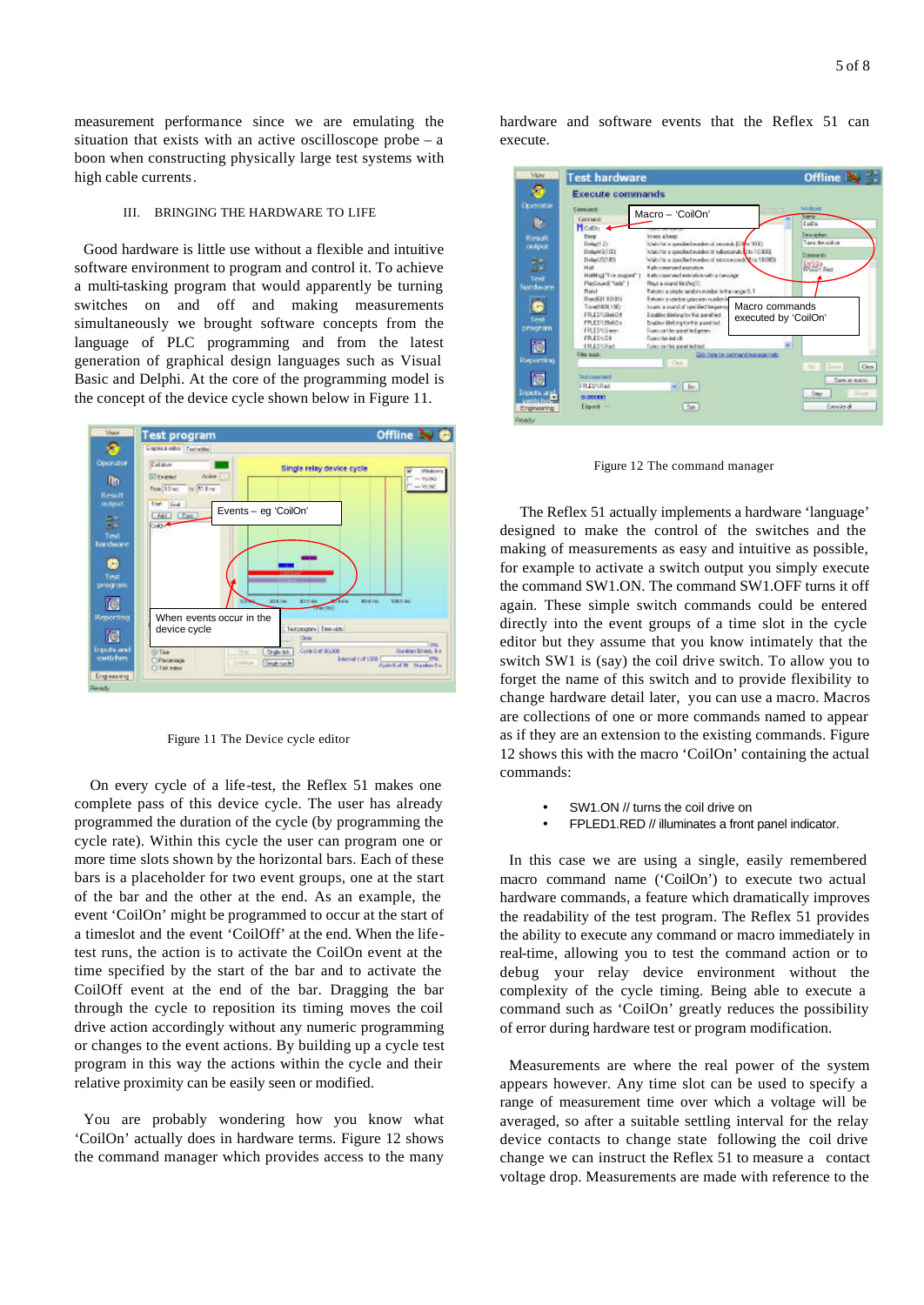hardware input that is connected to that contact, for example the input 'M1'. To perform a measurement integration over a time slot we execute the command M1.START at the start of the time slot and M1.STOP at the end. From the stopped point onwards in time M1.VALUE returns the actual measured voltage averaged over the time slot and we will see in a moment how this gets turned into an actual life-test result. Since it is so easy to adjust the timing of the START and STOP points of a measurement you have full control over the measurement precision  $(longer times = less noisy values, shorter times = faster life$ testing) and since the system can be instructed that the voltage is an AC voltage, you can choose exactly how many AC cycles over which to average the measurement.

All Reflex 51 events can be single commands, macros, or expressions that contain commands or macros. The expression capability enables us to produce (say) a contact resistance result from the measured contact voltage drop whilst allowing the test programmer to decide how this calculation is actually made. For example a simple life-test measurement requirement might be of a Form-A contact where we simp ly operate and release the relay and measure the closed contact voltage to derive the contact resistance – we assume that we know what the load current is expected to be and that this value is sufficiently accurate for our purposes. The test program events that we would program are:

| Time             | Event                                 | <b>Purpose</b>                                                                                                                             |
|------------------|---------------------------------------|--------------------------------------------------------------------------------------------------------------------------------------------|
| 0 <sub>ms</sub>  | SW1.On                                | Energises the relay coil                                                                                                                   |
| $50 \text{ ms}$  | M1.Start                              | Starts the contact voltage<br>drop measurement                                                                                             |
| $70 \text{ ms}$  | M1.Stop<br>CR:=M1.Value/1<br>$\Omega$ | Stops the contact voltage<br>drop measurement.<br>Calculate the contact<br>resistance result from the<br>measured contact voltage<br>drop. |
| $100 \text{ ms}$ | SW1.Off                               | De-energises the relay coil                                                                                                                |

In this test program the cycle rate is 5 cps and the relay coil is energised for 100ms. During this time, the contact voltage drop measurement is performed starting at 50 ms and lasting for 20 ms (a good choice in a 50 Hz mains power environment to minimise stray signal pickup). The result of the measurement is obtained by the command 'M1.Value' which returns the actual contact voltage but you will notice that this function is used within the expression "CR:=M1.value/10" which derives a calculated contact resistance from this voltage drop and an assumed 10 amp load current. This contact resistance result 'CR' is calculated for every contact cycle and the action of making the 'CR:=' assignment tells the Reflex 51 software that you want a test result called 'CR'. In this way you can have as many test result 'variables' as you like. Each test result is presented to you throughout the test in the form of a detailed line and distribution chart together with optional failure limits as shown in Figure 13.



Figure 13 A typical result chart

Result charts can be customised to display in whatever format or units are required. When the test is run, the frequency with which the result is displayed on the chart and stored in the test program results is determined by the number of reporting 'intervals' that have been programmed. Reporting intervals allow you to compress huge numbers of contact cycle results down into meaningful max, min and mean values that retain extremes of values without having to manipulate all original measured cycles (although if your disk is large you can program single cycle intervals if you wish! – we've tested devices with a million intervals!).

Result data can be output either as simple exports to Microsoft Excel or in the form of a Microsoft Word compatible document which makes all measured data ready for viewing or printing and as shown in Figure 14 below.



Figure 14 MSWord report output format

 A more sophisticated (and precise) test program might measure load current in addition to measuring the contact voltage drop just described. If this load current was measured as a voltage drop across a 0.1 ohm sense resistor and using the 'M2' input, our load current could be a lifetest result 'I' in its own right as:

## I:=M2.value/0.1

We can generate a contact voltage result 'V' using the expression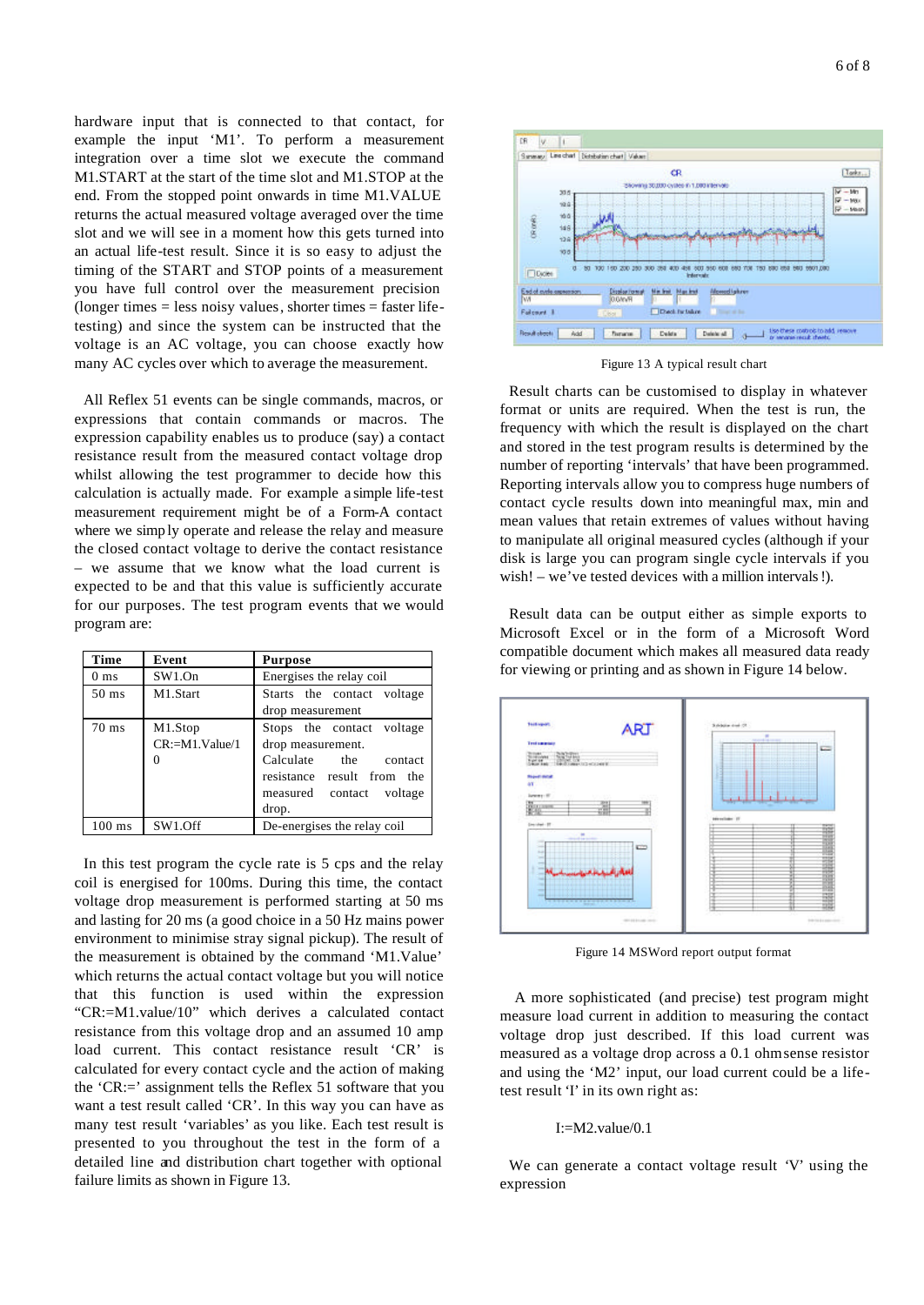V:=M1.value/10

And finally produce a 'CR' (contact resistance) result using the ohms-law expression:

## CR:=V/I

The ability of the Reflex 51 to produce 'derived' results using expressions is highly useful since it permits you to make additional device tests at no cost or performance penalty from your existing measurements. Consider the case of a dual relay where it is known that the matching between the contacts of the two relays is an important measure of manufacturing quality. You might derive the contact resistance of each contact as shown above to produce the results 'CR1' and 'CR2' for each contact respectively and you would usually apply failure limits to each CR result in line with the allowed test limits ensuring that a 'good' part had all measured contact values within allowed limits. Further to this though you could create an additional 'quality inspector' result, for example called 'CRDiff' (for contact resistance difference) with the expression:

## CRDiff:=CR2-CR1

which checks for matching between the contacts. Since this result can have its own failure criteria too, you now have an on-going quality test for the matching of the contacts without having to make any additional hardware measurements, perhaps weeding out parts which would other pass all tests but have skewed individual test results.

### IV. MEASURING CONTACT TIMING

We've just seen how voltage and currents are easily made within a relay device contact environment using programmed events and expressions. We realised however that being able to measure contact timing parameters from within that same environment without any additional hardware interfacing would be an extremely valuable aid to the relay engineer, particularly since it is likely that during a life-test run not only are the contact voltage and current parameters changing, but the overall relay device timing may also be changing due to mechanical wear or the onset of contact sticking that is as yet insufficient to cause a firm weld. Being able to assess this timing change by measuring it directly might be a great insight into actual device root cause of failure.

To this end we added the necessary system-wide triggering and measurement input edge capture hardware that now provides us with:

• Measured time to the first contact edge (operate or release time).

- Measured time between the first and last contact edge (bounce time)
- Counted number of edges (bounces).

It is important to note that these are actual measured values – not just go-no-go checks against limits. These values are as easily accessible on a measurement input as for contact voltages, for example the expression:

#### OT:=M1.TimeToFirstEdge

produces a result called 'OT' (operate time) which is shown in the result chart in Figure 15 below:



Figure 15 Measured operate time during life test

Of course together with this operate time result we also have other results available for release time, operate and release bounce time and numbers of bounces…….

The neat thing that we are really proud of is that these different types of results – measured voltages / currents, derived resistances, timing values – can all be combined into an output result group depending on your application and without major changes to the test program. Furthermore, if some values are measured only every few cycles – i.e. perhaps only every interval – you still get a life-test chart spanning the same test duration, it just does not have quite as many points on its chart. Very importantly though, whatever the result, it always has programmable failure criteria and so can still be used to halt the test on failure.

To extend this concept to its logical conclusion we are just completing an operate and release voltage module that will produce a measured operate and release voltage for a relay during the life-test in exactly the same way as just described. With this full parametric capability we will be able now to completely characterise a relay device during life-test with 'no stone unturned'.

Where next? This flexible relay device environment connection will be expanded to offer full turn-key parametric testing within the Reflex 51 software allowing for both single and life-test cycling modes of testing as well as to implement tests on other non-relay devices.